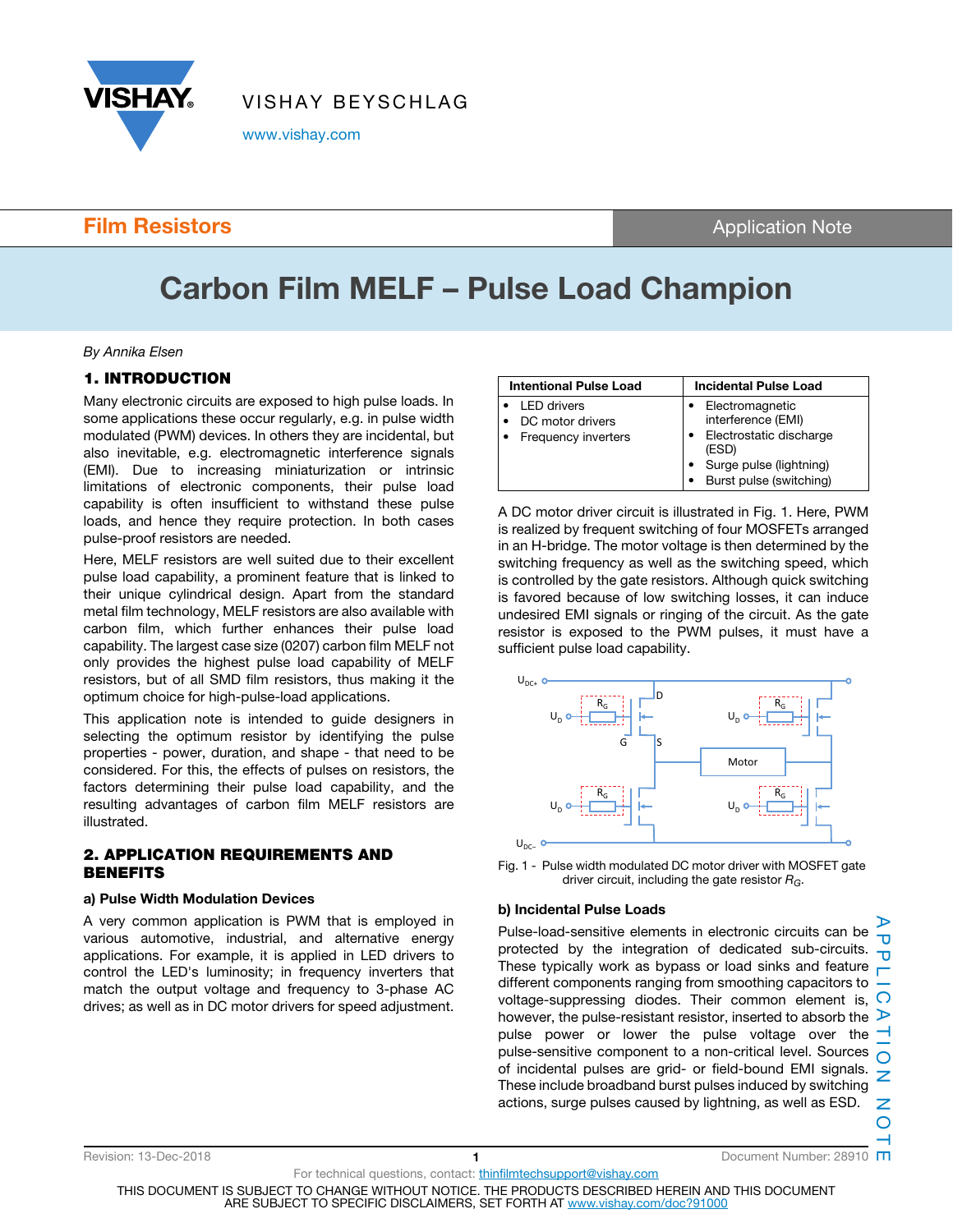www.vishay.com **Vishay Beyschlag** 



### Carbon Film MELF – Pulse Load Champion

Protection against burst pulses or ringing effects caused by field-bound EMI signals in electrical systems with inductive or capacitive loads is provided by RC-snubber circuits. These have an attenuating effect on the voltage rise across the switching device and dissipate the energy of the resonant circuit.



Fig. 2 - Surge pulse protection circuit.

Besides, nearly every electronic application is potentially exposed directly or indirectly to lightning strikes that result in a surge pulse load on the electronic circuit. Surge pulses have high energy and can reach voltages of several thousand volts. Protection of sensitive components against them can be realized using the circuit shown in Fig. 2. For this, a transient voltage suppression (TVS) diode is employed to divert the surge pulse load from the application circuit and balance its voltage at an acceptable level. Here, the function of the resistor is to regulate the diode current.

The high-pulse-load resistors used in the above applications have to be selected thoroughly. For this, general application requirements - e.g. the resistor's tolerance and temperature coefficient - have to be considered. Finally, the key factor is its pulse load capability, which has to be sufficient for the highest anticipated pulse load.

Because of this complexity, we will give guidance on the selection of suitable resistors by estimating the pulse load for two examples:

- A gate resistor in a motor driver (Fig. 1)
- A protective resistor in a surge pulse protection circuit (Fig. 2)

Before we turn to these examples in Section 5, we will address the factors determining the pulse load capabilities of resistors of different technologies.

#### 3. EFFECTS OF PULSE LOAD ON THE RESISTOR

The pulse load capability of a resistor is determined by its ability to dissipate the pulse power. It depends on various resistor properties, particularly its geometry, the utilized trimming pattern, and the resistive film material.

#### Thermal Energy and Pulse Duration

In the resistive layer the pulse power is converted into heat by electrical loss. The heat generated depends on the pulse energy and causes an increase in the resistor's temperature. For very brief pulses the created heat remains in the resistive film. If the latter is homogeneous, the heat is distributed evenly. However, when the film is overheated the resistor is damaged. With increasing pulse duration the heat is dissipated, depending on the heat transfer capabilities  $(1)$  of the resistor. Finally, the load may be considered continuous and the permissible pulse load approaches the rated dissipation. Furthermore, repetitive pulses, for which complete cooling of the resistive film between them is prevented, lead to a cumulative temperature increase. An effect that renders a resistor's pulse load capability for continuous pulse trains lower than that of single pulses.

#### Effective Resistive Film Area and Trimming Pattern



Fig. 3 - Trimming patterns and effective resistive film areas of thick film chip, thin film chip, and thin film MELF resistors.

In fact, heat is only created where current actually flows. Typically, for fine adjustment of the resistance, a trimming pattern is cut into the film. This pattern defines the current path and thereby reduces the effectively utilized resistive area. Schematic patterns and the resulting effective resistive areas of SMD film resistors are shown in Fig. 3.

#### Note

(1) The heat dissipation is characterized by the thermal resistance  $R_{th}$  of the resistor, which is described in greater detail in our dedicated  $Z$ Application Note "Thermal Management in Surface-Mounted Resistor Applications" (www.vishay.com/doc?28844).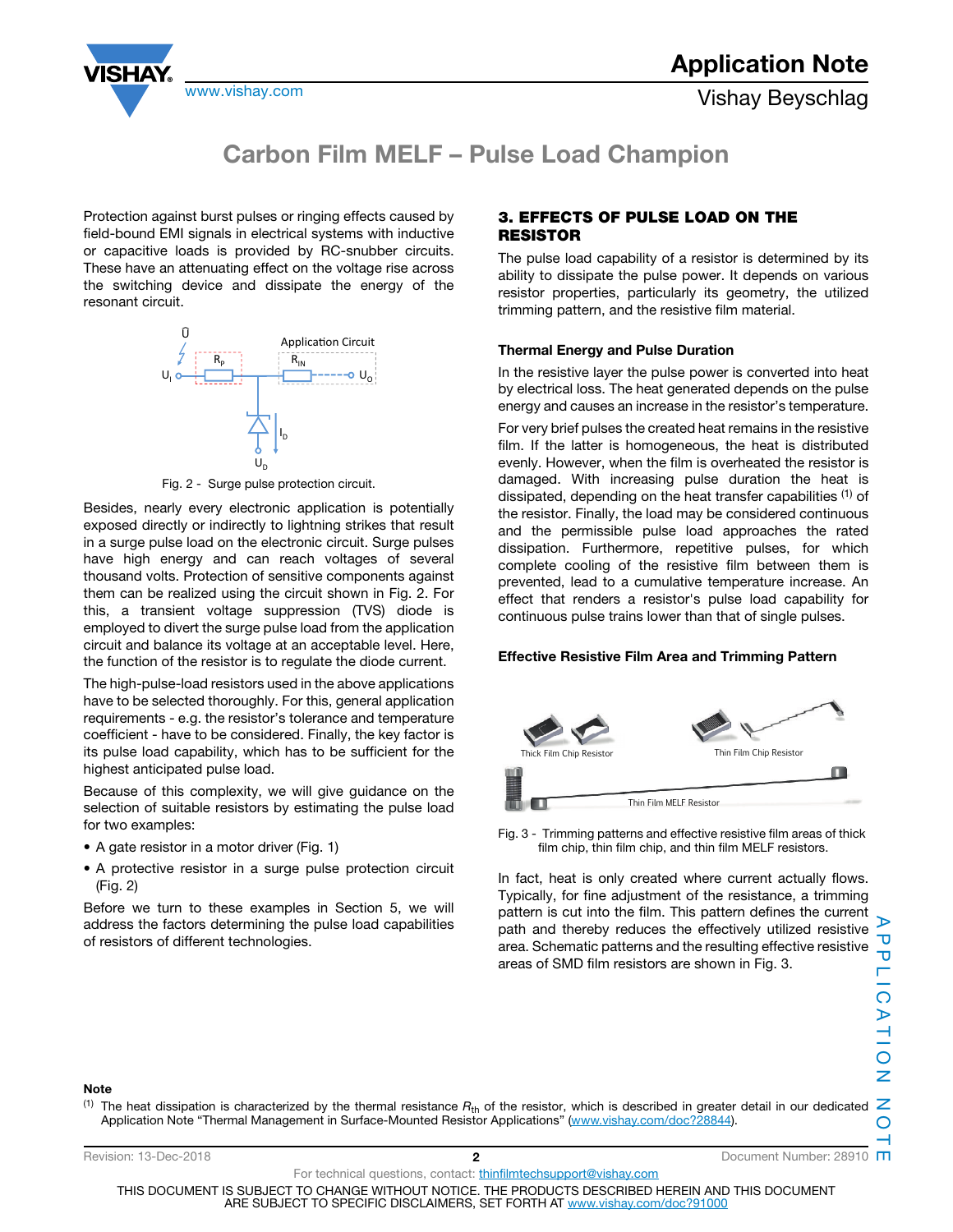



#### Thick Film Chip

Let's first consider a thick film chip resistor, which exhibits a simple L-cut trimming pattern. This pattern reduces the effective area and creates a local hotspot, as illustrated in Fig. 4.



Fig. 4 - Schematic of the heat distribution in thick and thin film chip resistors.

#### Thin Film Chip

In contrast, the elaborate thin film chip meander cut trimming pattern facilitates a homogeneous current and heat distribution in the film. In addition, the effectively used film area is distinctively increased. For this pattern, however, a limiting factor is that current flow turning points occur, where the current density is locally increased, as is illustrated in Fig. 5.

There again, local overheating can occur, leading in the worst case to evaporation of the resistive film material and subsequent opening of the resistor.





#### Thin Film MELF

A uniform trimming pattern and a large effective resistive area is realized by the thin film MELF resistor design. Its cylindrical shape enables a turning-point-free helical trimming pattern, as shown in Fig. 6. In addition, the effective film area is increased by a factor of  $\pi$ , making it by far the largest of the SMD film resistors in comparable case sizes.



Fig. 6 - Schematic of the helical trimming pattern of the MELF resistor.

#### Resistive Film Material

Since the effects mentioned above all result in a film temperature increase, the pulse load capability of a resistor is strongly related to the chosen film material. In thick film technology, mixed metal/metal oxide/glass pastes are used that are very sensitive to thermal stress, and thus further contribute to the thick film resistor's limited pulse load capability. In contrast, the uniform metal alloy films commonly used in thin film technology exhibit a much higher pulse load capability. However, none of them has a thermal stability comparable to that of carbon, which has the highest sublimation point ( $\approx$  3900 K) of all elements. This distinct feature allows the carbon film MELF resistor to best withstand the thermal effects created by high pulse loads.

Besides resistor geometry and film material, other production-related factors - such as a clean trimming cut, good adhesion between the film and ceramic substrate to facilitate thermal conduction, or thermal properties of other resistor materials, e.g. the ceramic substrate - may affect the resistor's pulse load capability to a large degree. High-quality manufacturing and well-matched composition of the resistor's elements is therefore of high importance.

In summary, the most significant factors determining the pulse load capability of SMD resistors are the effective area  $\triangleright$ of the resistive layer, a trimming pattern that supports  $\overline{\mathbf{U}}$ homogeneous current flow, and a resistive film material of high thermal stability. In the carbon film MELF resistor, all of  $\Box$ them are adapted to facilitate optimum pulse load capability.

Revision: 13-Dec-2018 **3 3 2008 2008 3 2008 2008 2008 2008 3 2008 2008 2008 2008 2008 2008 2008 2008 2008 2008 2008 2008 2008 2008 2008 2008 2008 2008 2008 2008 2**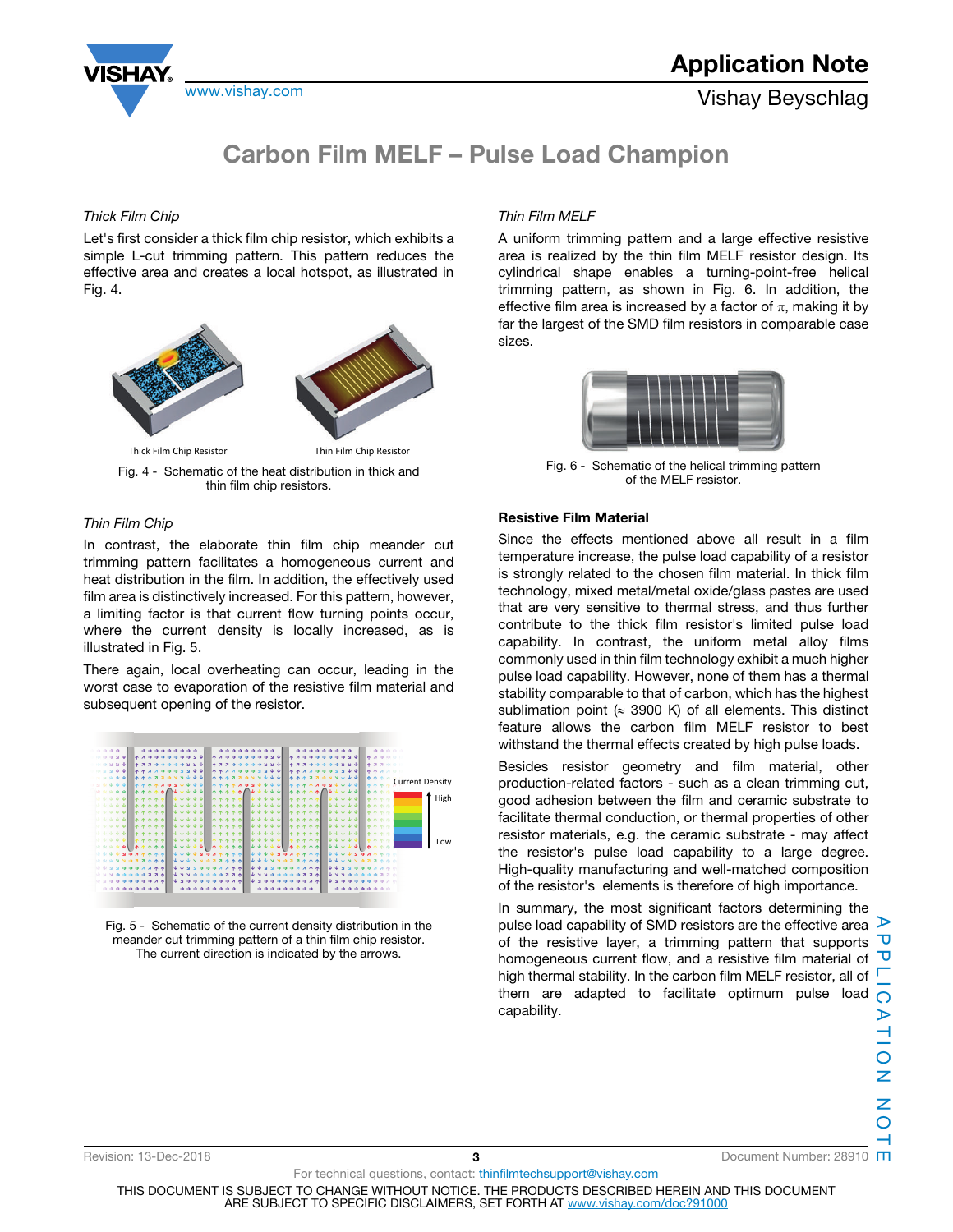



#### 4. PULSE LOAD CAPABILITY OF SMD FILM RESISTORS

The destructive pulse load limits of a standard thick film chip resistor, together with Vishay thick film chip, thin film chip, and thin film MELF resistors of comparable case sizes (1206 / 0204), and the 0207 case size carbon film MELF, are given in Fig. 7.

The destructive pulse load limit of the standard thick film chip resistor is rather low at 35 W. This is a direct consequence of the technological drawbacks regarding pulse load capability described above: small effective area and hot-spot-creating trimming pattern. In contrast, for Vishay's thick film chip resistor the destructive limit is more than 50 % higher, demonstrating the impact of a high-quality manufacturing process. Optimized thick film designs omit trimming or double the resistive area by applying a trimmed film on the resistor's top and bottom sides. In both cases the destructive pulse load limit is significantly improved. For the latter design it even exceeds the thin film chip resistor's limit, whose pulse load capability, compared to standard thick film technology, benefits greatly from an advanced trimming pattern, increased effective area, and better thermal stability of the homogeneous film material. Nevertheless, the advantages of the cylindrical MELF design are clearly evident in another increase of the destructive limit by 70 % for the thin film MELF resistor. Of all SMD devices of the same case size, however, it is the carbon film MELF resistor that withstands the highest pulse load of  $\approx$  500 W.

Considering the largest case size 0207 available for carbon film MELFs, which is of course accompanied by a similarly enlarged effective film area, its destructive pulse load limit is increased to 2 kW - more than an order of magnitude larger than the thick film chip resistor's limit. This unparalleled high pulse load capability makes Vishay's CMB 0207 carbon film MELF the SMD champion for high-pulse-load applications.



Fig. 7 - Typical destructive pulse load limits for a low standard thick film resistor and Vishay resistors of different technologies ( $R = 1$  k $\Omega$ ). Pulses were applied by capacitor discharge, with a pulse length corresponding to a 3 ms rectangular pulse.

Revision: 13-Dec-2018 **1990 12:00 12:00 13:00 14 Provision: 13-Dec-2018 10:00 14:00 14:00 14:00 14:00 14:00 14:00 14:00 14:00 14:00 14:00 14:00 14:00 14:00 14:00 14:00 14:00 14:00 14:00 14:00 14:00 14:00 14:00 14:00 14:0**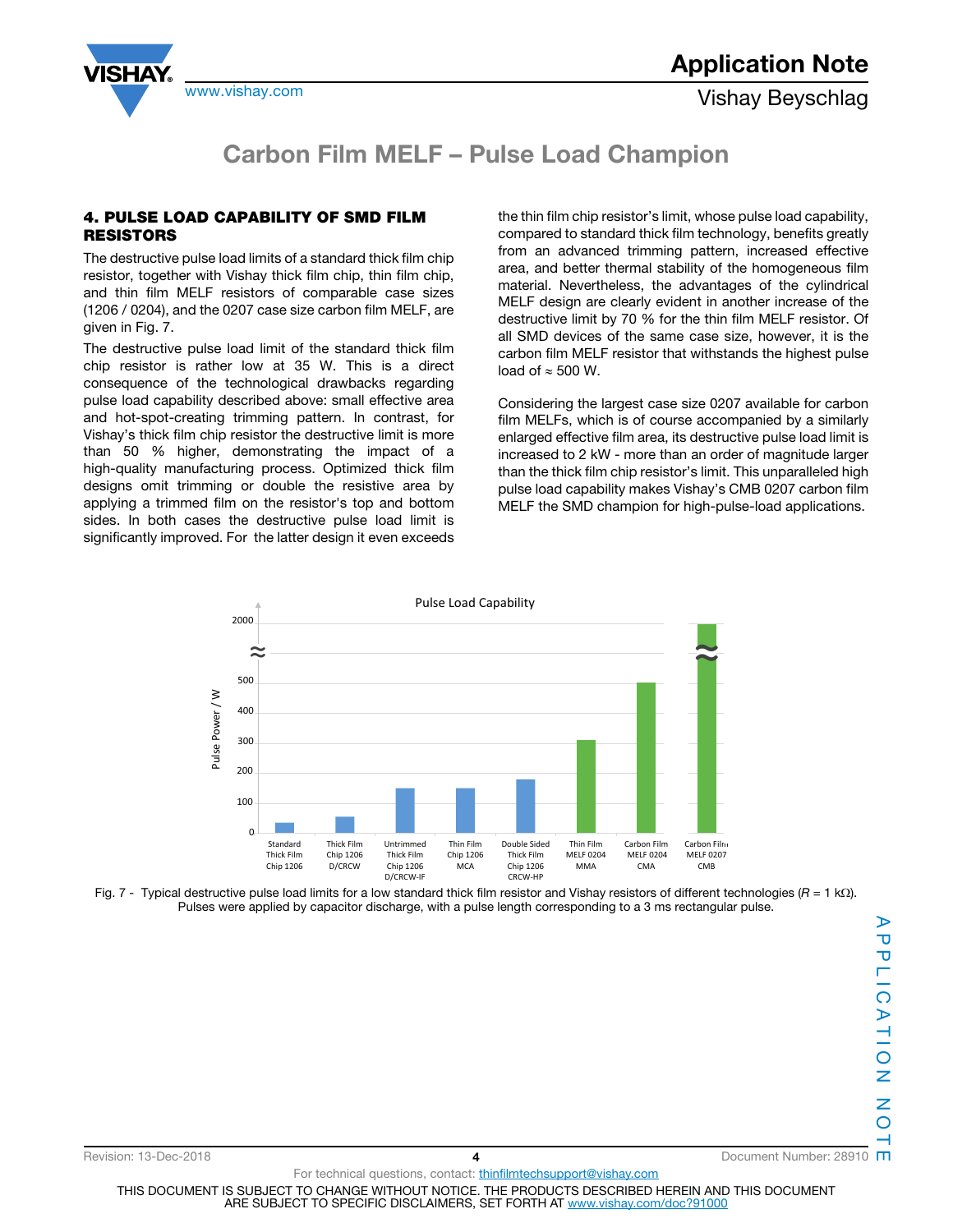



#### 5. DIMENSIONING OF RESISTORS IN PULSE LOAD APPLICATIONS

Finally, we will illustrate the selection of suitable resistors for high-pulse-load applications using the two examples presented in Section 2: the gate driver circuit in a motor driver application and the surge pulse protection.

#### a) PWM Devices: Gate Driver Circuit

In this example we will deal with the motor driver shown in Fig. 1. The motor speed is adjusted by PWM, realized by the frequent switching of MOSFETs. To control the MOSFETs' switching speed, a gate resistor is used. Since the resistor is likewise exposed to pulses, it must feature a high pulse load capability.

Although different gate resistors are often employed to adjust on / off switching speed separately, here for simplicity we consider just one  $(R_G)$ .

Switching of the MOSFET requires recharging of its gate capacitance with a gate charge  $Q_G$ , which is achieved by the application of a driving voltage  $U_D$ . This process, which follows an exponential behavior described by the time constant  $\tau$ , determines the switching speed. It is biased by the (dis)charging current  $i = dQ_G / dt$ , which in turn is controlled by the gate resistor. Thus, the gate resistance is defined by the desired switching duration. In our example we consider a motor that runs at a frequency of  $f = 17$  kHz. A MOSFET of gate charge  $Q_G = 2 \mu C$  is chosen, and driven by  $U_D = 20$  V. The duration of the exponential switching pulse shall be  $\tau = 200$  ns.

Selection of Components

• To define the switching duration, the resistance has to be set to

$$
R_G = \frac{U_D}{I} = \frac{U_D \times \tau}{Q_G} = 2 \Omega
$$

- The power load on the resistor has to be estimated. The PWM creates a continuous pulse train. Thus the resistor is exposed to continuous pulses as well as an average power.
- The average power is determined by the energy content W<sub>G</sub> of the gate capacitor released in every on / off switching process, and the switching frequency:

$$
\overline{P} = 2 W_G x f = Q_G x U_D x f = 0.68 W
$$

It is equivalent to the power load on a resistor under continuous operation. In datasheets, the permissible limit is specified as the rated dissipation  $P_{70}$ . A comparison of the  $P_{70}$  of the SMD resistors considered above shows that only the largest case size (0207) metal and carbon film MELF resistors, whose rated dissipation is 1 W, are able to withstand this average power.



Fig. 8 - Continuous pulse load diagram of Vishay's CMB 0207. The permissible pulse load  $\hat{P}_{\sf max.}$  is given as a function of pulse duration  $t_i$  (1).

#### Note

(1) The diagram is applicable for continuous pulse loads with average power loads smaller than the rated dissipation and peak voltages of  $\hat U$  ≤ 4 kV. The permissible resistance change under this pulse load is equivalent to 8000 h operation in power operation mode.

| Revision: 13-Dec-2018                                                                                                                                                            |                                                                  | Document Number: 28910 |
|----------------------------------------------------------------------------------------------------------------------------------------------------------------------------------|------------------------------------------------------------------|------------------------|
|                                                                                                                                                                                  | For technical questions, contact: thinfilmtechsupport@vishay.com |                        |
| THIS DOCUMENT IS SUBJECT TO CHANGE WITHOUT NOTICE. THE PRODUCTS DESCRIBED HEREIN AND THIS DOCUMENT<br>ARE SUBJECT TO SPECIFIC DISCLAIMERS, SET FORTH AT www.vishav.com/doc?91000 |                                                                  |                        |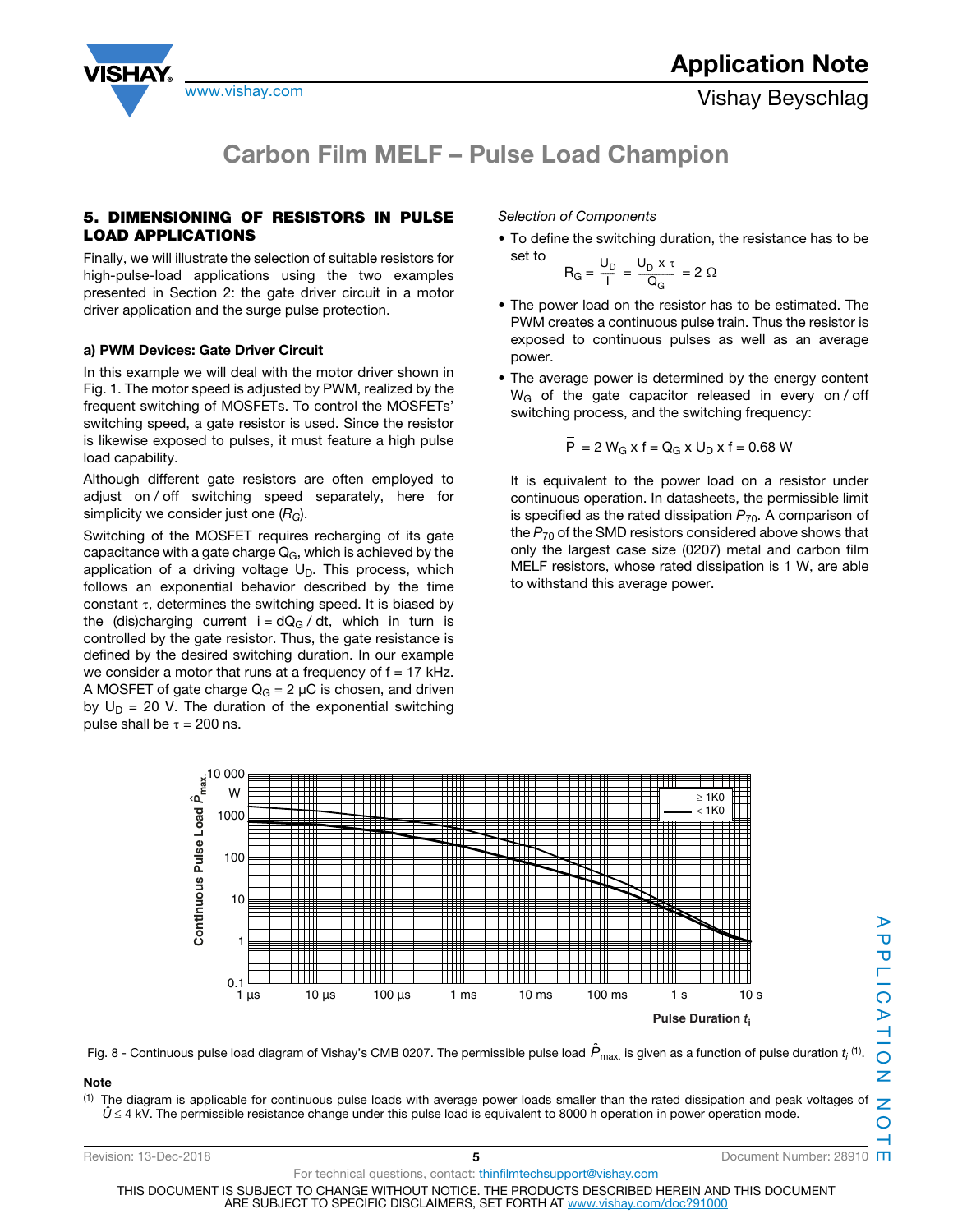



• The power per pulse is determined by the gate capacitor's energy content W<sub>G</sub> as well as the switching pulse length  $\tau$ :

$$
\hat{P} = \frac{2 \times W_{\rm G}}{\tau} = \frac{U_{\rm D}^2}{R_{\rm G}} = 200 \text{ W}
$$

The pulse load capability for continuous pulse trains is specified in the datasheet of the resistor. It can be found in the continuous pulse diagram, which is shown for Vishay's CMB 0207 carbon film MELF resistor in Fig. 8.

In this diagram rectangular pulses are considered. Therefore, to allow comparison, we have to convert our exponential pulse to a rectangular pulse of equivalent energy content, resulting in a change of pulse length according to  $\tau_r = \tau / 2$  <sup>(1)</sup>. Thus, in the pulse load diagram we have to compare with a pulse duration of  $\tau_r = 100$  ns. Verifying the specified permissible pulse load reveals that only Vishay's CMB 0207 fulfills all requirements (2).

The gate resistor used in this motor driver application to adjust the MOSFETs' switching speed is continuously exposed to pulses. The selected resistor therefore must not only meet the pulse load requirements, but also withstand the resulting average power. Again, due to its outstanding pulse load capability, only Vishay's CMB 0207 is found suitable for this application. Since its pulse load capability is even much higher than necessary, it leaves room for variation, e.g. to use MOSFETs of larger gate charge or shifting to shorter switching times.

#### b) Incidental Pulse Loads: Surge Pulse Protection

In this example (see Fig. 2) we consider a 24 V application with input resistance of  $R_{\text{IN}} = 10 \text{ k}\Omega$ . The application is also assumed to be tolerant against voltage variations of up to 38 V. However, it has to be protected against any surge pulse of a larger voltage. Here this is achieved by diverting the pulse load via a TVS diode. For our estimates, we assume that we want to protect the application against a surge pulse of  $\hat{U}$  = 1 kV.

To handle board space limitations, the TVS diode should be as small as possible. This, however, limits its peak pulse power capability. Therefor a protective resistor is required to limit the diode current. These components have to be selected such that the input voltage of the application circuit is limited to  $U<sub>0</sub> = 38$  V and the permissible power / voltage load on both components is not exceeded.

### Selection of Components

- The resistance  $R_P$  has to be balanced so that it limits the diode current appropriately, but also does not affect the application circuit under normal conditions. As it represents a voltage divider together with the input resistance, it has to be chosen much smaller, e.g.  $R_P = 0.02 \times R_{IN} = 200 \Omega$ .
- The peak diode current under surge conditions is then limited by the resistor to  $\hat{I}_D \approx \hat{U}_D / R_P = 5$  A, neglecting the much smaller diode voltage.
- The diode is selected according to the application's specifications<sup>(3)</sup>:
	- Reverse clamping voltage of about 38 V, to limit  $U<sub>O</sub>$ accordingly.
	- Breakthrough voltage slightly above 24 V, so that it is not conductive under normal conditions.
	- Peak pulse power capability larger than the maximum peak power load  $\hat{P} = \hat{I}_D \times U_O = 190$  W on the diode in this application.
- Finally, the 200  $\Omega$  resistor must be able to withstand the surge pulse of 1 kV. This information is found in the 1.2  $/$  50 pulse diagram of the resistor's datasheet  $(4)$ . A corresponding diagram for Vishay's carbon film MELF CMB 0207, is shown in Fig. 9.

A comparison of permissible pulse voltages for 1.2 / 50 pulses for resistors of different technologies shows that only Vishay's CMB 0207 exhibits a suitable limit of  $\hat{U} = 1.2$  kV for this resistance value.

#### Notes

- $<sup>(1)</sup>$  The pulse power displays a time dependence that reflects the pulse shape (e.g. rectangular or exponential). Transformation of pulse shapes</sup> is described in our dedicated Technical Note "Pulse Load Handling for Fixed Linear Resistors". (www.vishay.com/doc?28810)
- (2) Though pulse lengths below 1 µs are not included in the diagram, this conclusion can be safely drawn, since the permissible pulse load for this pulse length is about 700 W. The total energy transferred to a resistor during a pulse of equal power but shorter duration will be smaller.
- In this example application, Vishay's SMF24A ESD protection diode has been chosen. Its specified peak pulse power is 200 W for a 10 μs / 1000 μs waveform. As this is much longer than the applied 1.2 μs / 50 μs pulse, even a larger power load would be acceptable.
- (4) Surge immunity of resistors is tested according to IEC 60115-1 4.27 using 5 pulses of 1.2  $\mu$ s / 50  $\mu$ s waveform at 12 s intervals.

Revision: 13-Dec-2018 **6 6 6 1** Document Number: 28910 **m** 

For technical questions, contact: *thinfilmtechsupport@vishay.com* 

THIS DOCUMENT IS SUBJECT TO CHANGE WITHOUT NOTICE. THE PRODUCTS DESCRIBED HEREIN AND THIS DOCUMENT

ARE SUBJECT TO SPECIFIC DISCLAIMERS, SET FORTH AT www.vishay.com/doc?91000